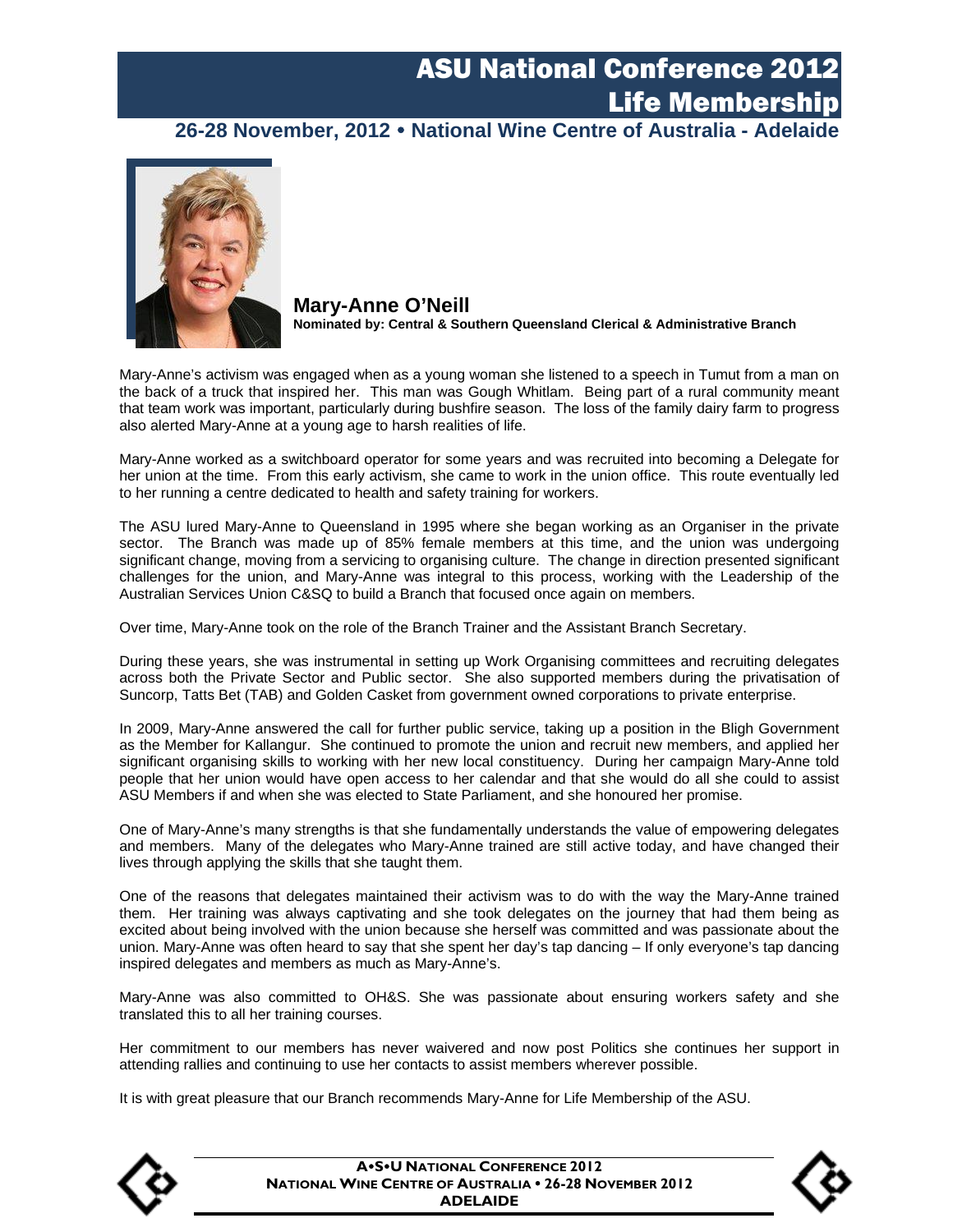#### **26-28 November, 2012 National Wine Centre of Australia - Adelaide**



**Linden Scotts Nominated by: New South Wales United Services Branch** 

Linden Scotts received Life Membership of the United Services' Branch of the ASU at our Federal Conference in September 2011. The previous year Linden was awarded a Certificate of Merit at the Branch's 2010 Conference and it is only fitting that he now receives the highest acknowledgement for his outstanding services to the Union, Life Membership of the ASU.

Linden joined the Federated Clerks Union in 1970 while working at Tooth & Company then moved on to Adstream IXL and finally Carlton and United Breweries. He remained until 1997 when he accepted redundancy. During his employment at Carlton and United Breweries he took on the responsibility of Union Rep for two years. In 1999 Linden became a Union Rep at the Teachers Federation Health and has continued in this capacity until his retirement in December 2010. From 2003 to 2010 Linden became a member of the Sydney C&A Branch Committee of Management. Linden accepted the position of Branch President and held this position until his retirement in 2010.

Linden has always carried out his duties in a highly professional and a gentlemanly way. He has been the key to the growth in our numbers and the enthusiasm of our Committee of Management members. Linden has always been honest, reliable and is highly regarded by his fellow delegates.



**Keith Harvey Formerly Industrial Officer, ASU National Office Nominated by: Victorian Private Sector Branch** 

Until June 30<sup>th</sup> 2011 Keith was employed full-time as a National Industrial Officer with the Australian Services Union. He had been so employed since the ASU was created in 1993.

Prior to that date Keith was an employee of the National Office of the Federated Clerks Union of Australia. He was first employed by the FCU in 1979 as Research Officer after completing his Economics degree.

In his employment at the ASU, he coordinated the Union's involvement in the grueling award modernisation process during 2008 and 2009.

Keith had personal responsibility for a number of occupational areas and industries including the private sector clerical occupation which was a priority sector.



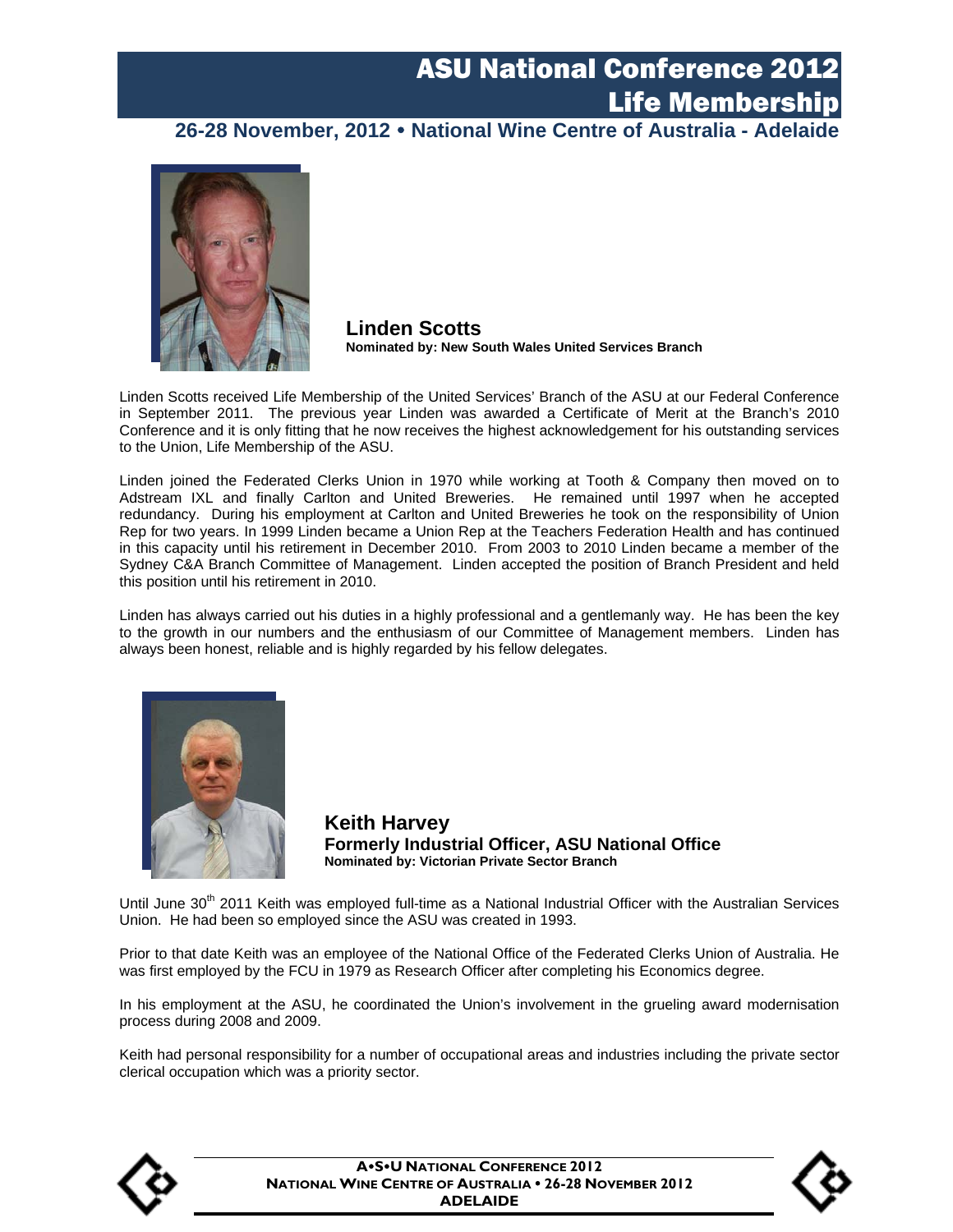#### **26-28 November, 2012 National Wine Centre of Australia - Adelaide**

He appeared in all hearings relating to the Clerks Private Sector Award and also in relation to many other industries and sectors. He wrote or coordinated many of the submissions filed by the ASU in the course of the award modernisation proceedings.

Keith would have had the heaviest workload of any union or employer advocate through that period as the ASU lodged more written submissions that any other single organisation.

Keith was also involved in the preparation for the recent ASU's SACS Equal Remuneration Order (Equal Pay case) Application which was ultimately successful.

Earlier part of his work for the Federated Clerks Union involved the establishment of committees and bodies to determine the need for and define the competency standards for the performance of clerical and administrative work which had never been done before.

In the late 1980s and early 1990s there was a concerted policy program undertaken by the then federal government in the areas of micro-economic reform and reform of the systems of vocational education and training. Keith was involved in this work such as being a member of the Employment and Skills Formation Council, a subsidiary body of the National Board of Employment Education and Training. The ESFC, while Keith was a member, produced a report advocating a new Vocational Training system in Australia which would include non-trades occupations, including clerical and administrative employees.

At the same time the government in concert with the ACTU and its affiliated trade unions and employer organisations began a process known as award re-structuring operating under the 'structural efficiency' principle of the then Commission.

This activity was undertaken in respect of clerical awards, beginning with the Victoria Commercial Clerks Award. Keith Harvey was part of the joint union-employer working party established to design and validate a new classification structure for the award. As a result of the working party's efforts a comprehensive skills based classification structure was introduced into the award.

Since his retirement he has been employed casually to perform industrial work for the ASU and two other unions.

Keith is also a Board member and Chair of Aspire Learning, a learning resources company publishing learning resources particularly for training employees in clerical and administrative occupations.

Until recently Keith was also a Board member of the Innovation and Business Skills Australia Industry Skills Council - responsible for the setting of training standards for occupations in the business services sector and in other industries.

Keith has also drafted several ASU submissions in relation to a wide range of Federal Government Inquiries into Workplace Relations related issues.

Keith has also trained other advocates and written academic papers on union and Labor history.

Keith's research and advocacy skills before industrial tribunals are highly regarded and the reason why he is still in demand after retirement; and not just by the ASU.



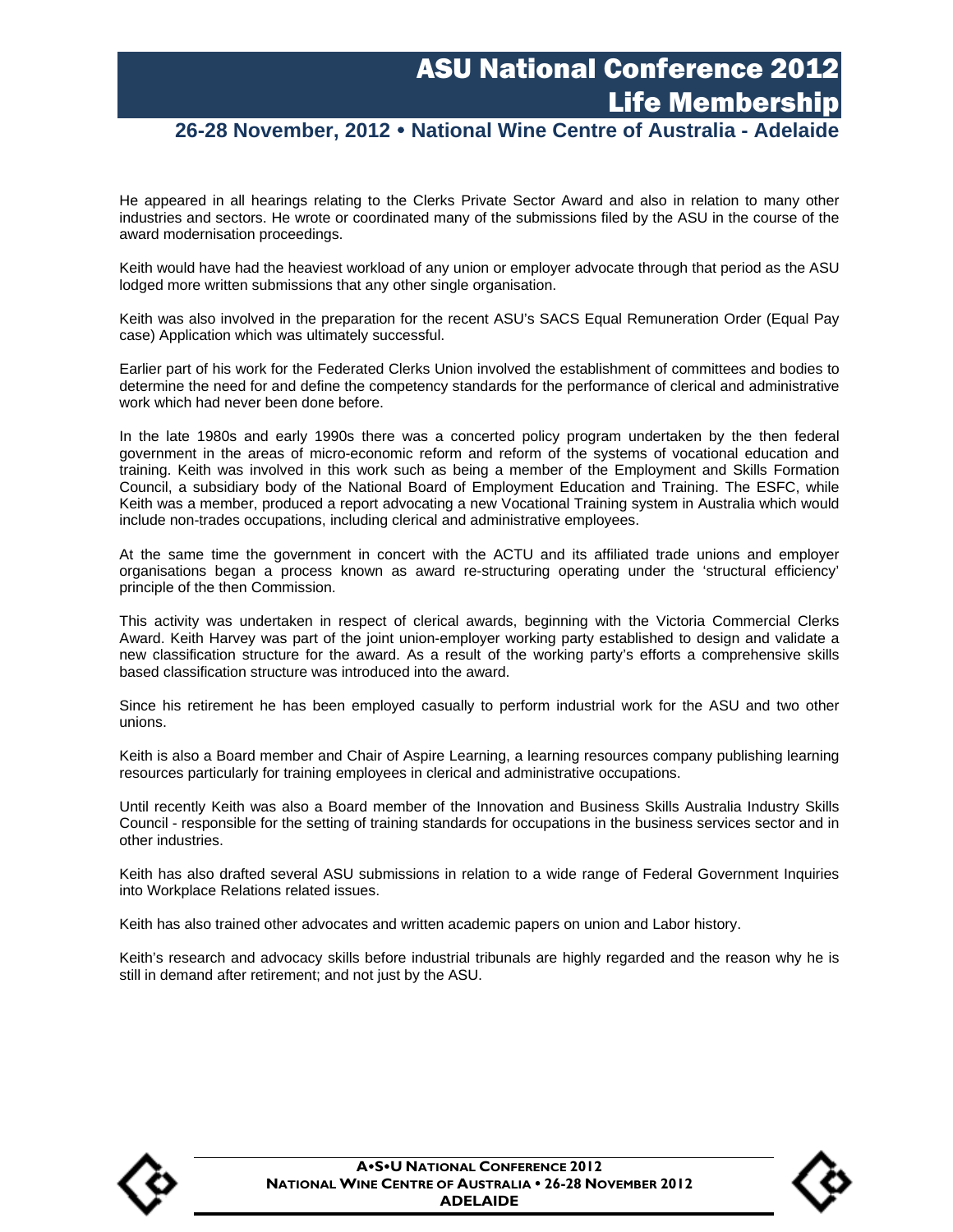#### **26-28 November, 2012 National Wine Centre of Australia - Adelaide**



**Paul Slape Formerly ASU National Secretary Nominated by: Victorian & Tasmanian Authorities and Services Branch** 

Paul retired from the union movement in 2011, after 46 years of service, most recently as the National Secretary of the Australian Services Union, a role he occupied for 14 years.

During his long career Paul worked at all levels of the organisation which gave him a sensitivity to and appreciation of the efforts of all of us working in the team to defend and advance workers' rights. This ensured he was not only respected by his colleagues but well loved, too.

As a leader of the MEU Victorian Branch, Paul also was a member of the VTHC Executive in the 1970s and 1980s and was also a member of the ACTU Executive from 1988 until his retirement.

Paul commenced with the Municipal Employees' Union (MEU) as a 17yr old administrative assistant in 1964, working as an Organiser from 1969-1976 until he was elected Assistant Secretary in 1976. Paul was elected General Secretary in 1982 and served in this position until 1993. In this same period, Paul was the Federal Secretary of the Union, becoming the Joint National Secretary of ASU from 1993 to 1996. Paul was elected National Secretary in 1997 until his retirement in March 2011.

Paul also recognised the need to guarantee workers' future prosperity after their retirements. To ensure the best possible outcomes he became part of the Local Authorities Superannuation Board or LASB (now known as Vision), and he served as a Director and President at various times.

Recognising the need for political activism to achieve real gains, Paul was also active in the ALP, serving a term as Victorian President.

His efforts for local government workers in particular extended to work on various other bodies including the ALGT (Australian Local Government Training), National Local Government Productivity Council, Victorian Grants Commission and the Australian Council of Local Government Steering Committee. His work on all these bodies was focussed on ensuring the best outcomes for workers.

Paul was also active on the international stage representing workers' interests. He held the positions of Chair Oceania Region and Executive Board Member for Public Services International (PSI) over many years. He used his position to promote international solidarity and he believed that promoting labour standards all over the world would lead to better outcomes for both overseas and Australian workers.



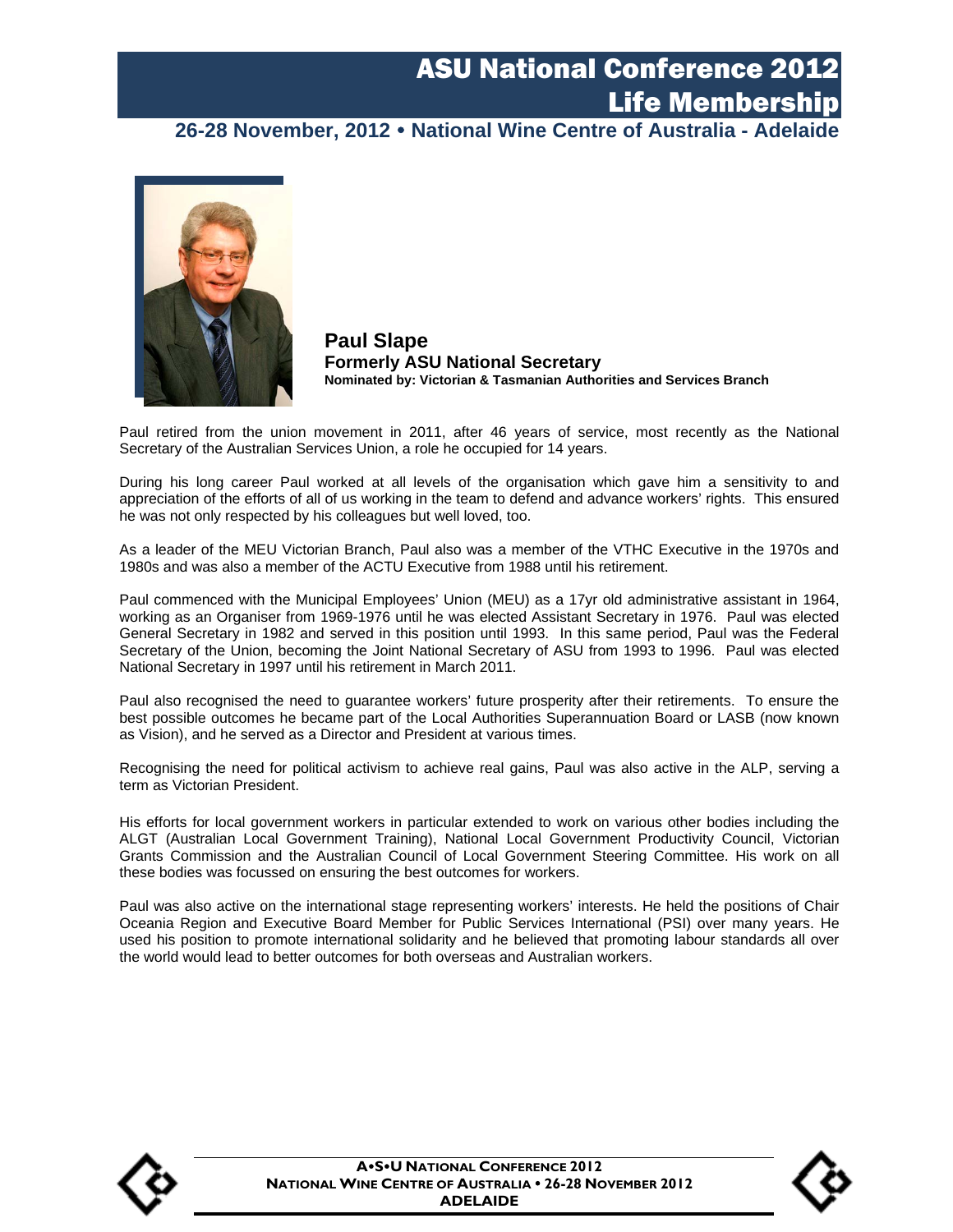**26-28 November, 2012 National Wine Centre of Australia - Adelaide** 



**Barry O'Brien Formerly Industrial Officer, ASU National Office Nominated by: Western Australian Branch** 

Barry O'Brien retired from his full-time position of ASU National Industrial Officer on Friday, 27<sup>th</sup> January 2012, at the age of three score and ten (70).

Barry worked with the ASU National Office for 27 years, commencing work as a National Industrial Officer with the Municipal Officers Association (MOA) on 3rd January 1985. His working history is best summarized in his own words from the following email message that Barry circulated to all of his friends and colleagues on 27th January 2012:

 *"Up until 1968 I had never been a member of a union and I had no real knowledge of Unions. If anyone had told me then that I would have been active and employed in the union movement for the next 44 years my life I would have told them they were insane.*

 *My initiation into the union movement came about in 1967 due to circumstances which I found myself in whilst working as an offshore oilfield diver in Bass Strait. The classic reasons for unionism - unsafe working conditions, poor pay and conditions of employment, led me into become actively involved with the formation and registration of the a union called the Professional Divers Association of Australasia (the PDAA).*

 *My involvement with the PDAA was from 1967 until 1991 when the PDAA amalgamated with the Seamen's Union. I believe it is a very real honour to have served the trade union movement for 45 years of my life. I am most grateful to the ASU for my last 27 years employment and most thankful to the officers and staff (past and present) who have been not only been my workmates but have become good friends.* 

*I would like to acknowledge and pay tribute to all of my workmates and I feel proud to have been a member of past teams in the National Office and the present team.*

*I have greatly enjoyed working with each and every one of you and I know I will greatly miss the daily contact and social interaction at work with you all after I retire. The ASU is very fortunate to have such dedicated and talented workforce. I am fortunate to have spent much my working life with good Union people who are motivated to assist others. I love you all and together we made a difference!*

*I have particularly enjoyed working with all of my mates (male and female) who participated on the ASU National Energy Industry Committee - NEIC.*

*I have made some very good friends in various ASU Branches over the years and in particular I have*  had a very long and rewarding association with the WA Branch and I have made some very solid and *lasting friendships there.*

*I have greatly enjoyed my work with the ASU as an Industrial Officer and going "cold turkey" from industrial work will be a wrench but I think it is the right time at age 70 years to search for peace and beauty and to explore the meaning of life."*



**ASU NATIONAL CONFERENCE 2012 NATIONAL WINE CENTRE OF AUSTRALIA 26-28 NOVEMBER 2012 ADELAIDE**